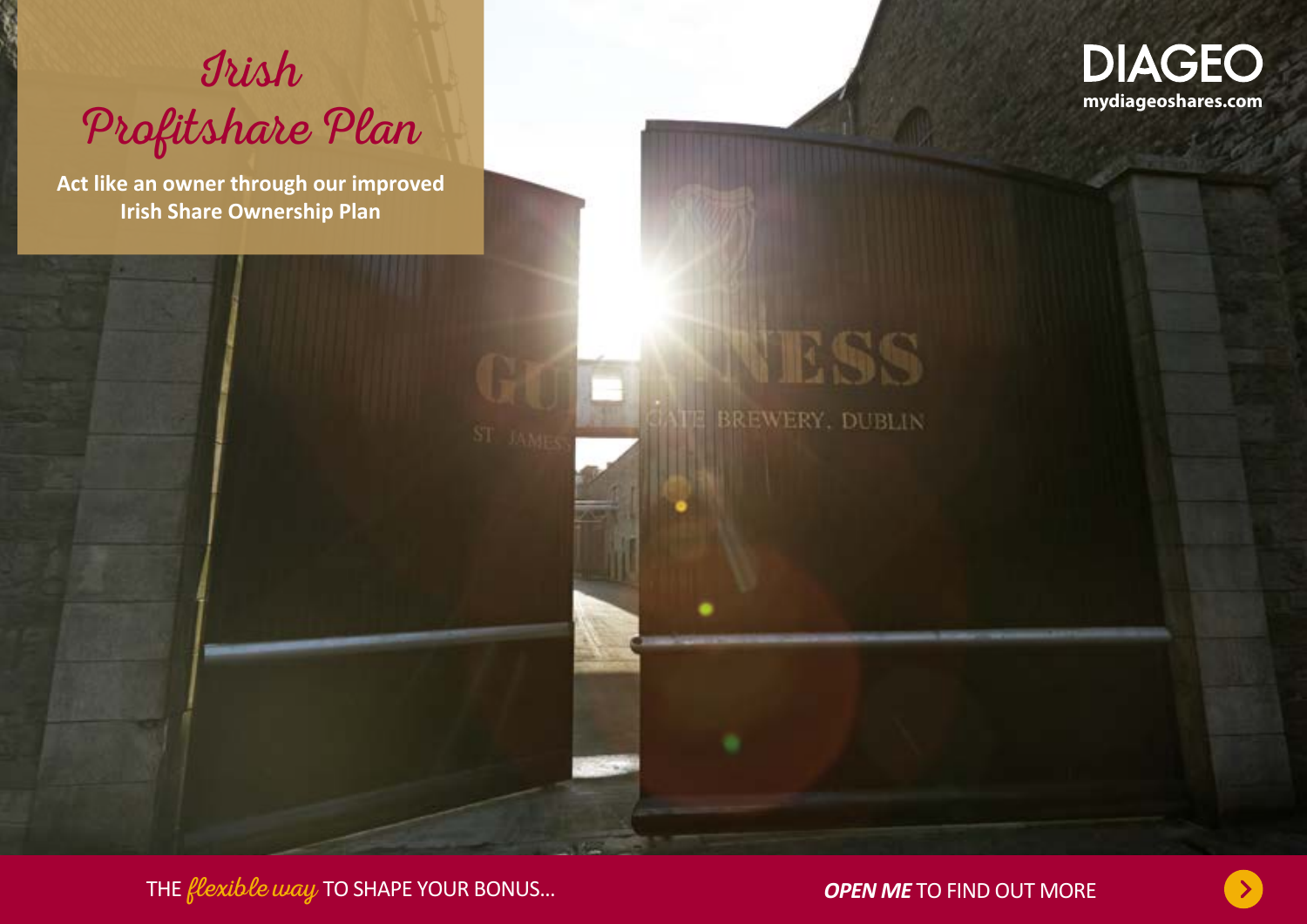# Irish Share Ownership Plan Choose to Use

### **You can:**

Choose how you will shape your annual Irish Profitshare

### Buy extra shares

by opting in to Salary Foregone

Earn dividends on any shares you acquire as part of the plan

It's a tax efficient way to own Diageo shares

# Who is eligible?

- $\checkmark$  Pay income tax under the PAYE system;
- $\checkmark$  Have worked for Diageo Ireland or R&A Baileys & Co for at least one month in the financial year;
- $\checkmark$  Have completed a contract of participation;
- $\checkmark$  Remain in active service from 30 June up to and including the award date.



of your Irish Profitshare bonus to invest in shares – these will be **income tax free** if you hold them for three years.

### Plus...

Any balance from your Irish Profitshare award that you don't use to acquire Diageo shares you will receive in cash.

> You can amend your choice each year.

## How does Salary Foregone work?

#### TOP UP YOUR PROFITSHARE AWARD

Complete an application to join Salary Foregone and confirm how much of your salary you would like to forego to buy extra shares.

### MONTHLY TAX-FREE PAYMENTS

Make payments from your monthly salary free of income tax (usually deducted from pay from January to June).

#### PURCHASE MORE DIAGEO SHARES

As long as you receive a Profitshare award, your salary foregone contributions are used to purchase Diageo plc shares.



**If you do not make a choice you will be defaulted to your previous choice or 25% shares and 75% cash**







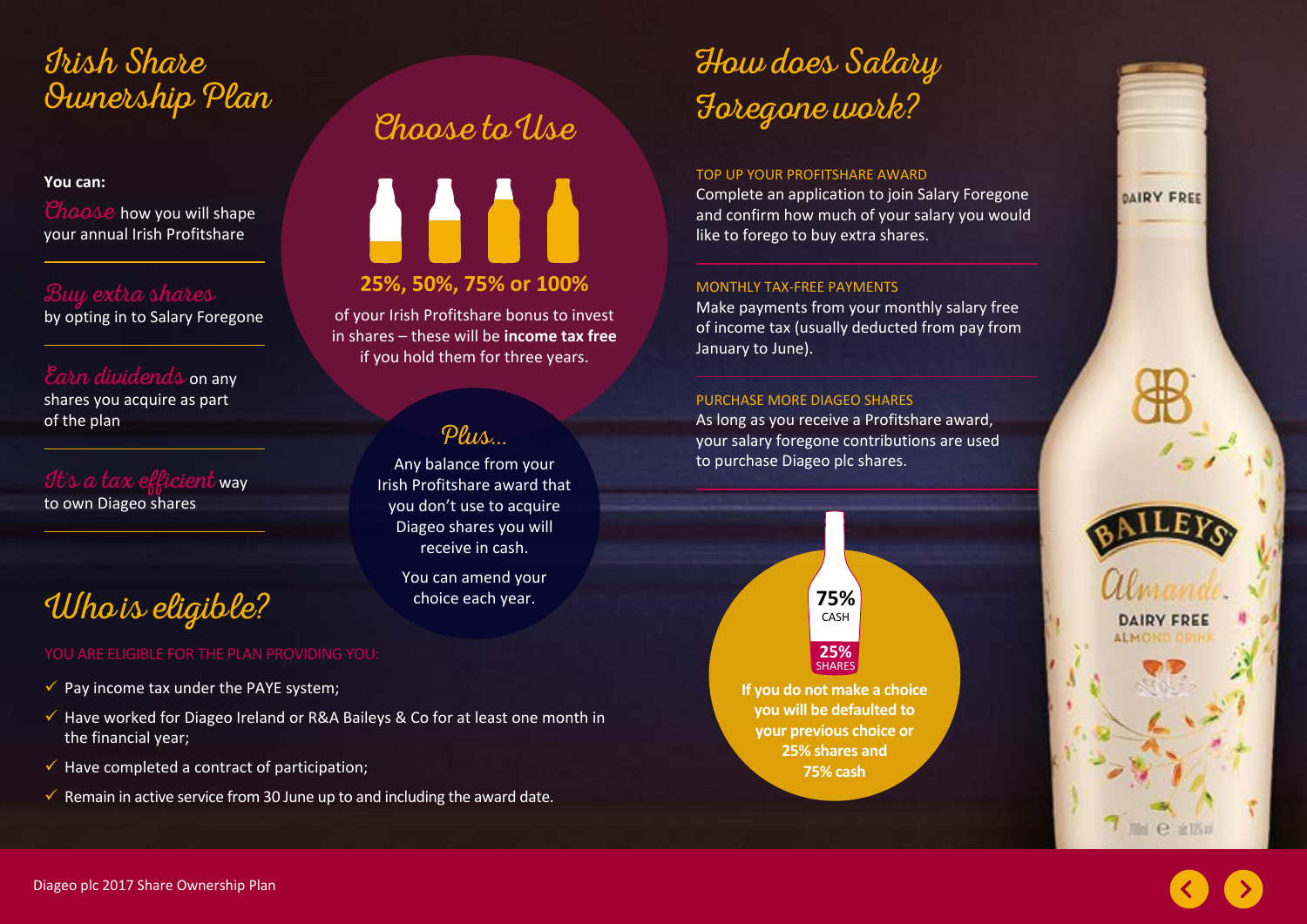## How is Profitshare calculated?

To calculate your potential Profitshare award you simply multiply base salary by the Profitshare % which is announced at the time of the annual results.



As a Diageo Ireland or R&A Baileys & Co employee you could be eligible for an AIP, SIP or local bonus. To calculate the bonus cash value you receive, take the value of your Profitshare award away from your total Bonus value.

**TOTAL BONUS AIP, SIP OR LOCAL BONUS**

**PROFITSHARE AWARD VALUE € –– PROFITSHARE BONUS CASH**<br> **E** (paid via payroll)

**BONUS CASH**

## What about tax?

You will pay Universal Social Charge (USC) and Pay Related Social Insurance (PRSI) on the value of your shares at the time they are acquired.

If you keep your Profitshare and Salary Foregone shares for the full three years, you won't be liable to pay income tax when you sell them.

You pay USC and PRSI but no income tax

**SALARY** FOREGONE LIMIT IS **7.5%** OF ELIGIBLE **PAY** 

You pay USC, PRSI and income tax

**IT IS YOUR RESPONSIBILITY TO MAKE SURE THAT YOU UNDERSTAND WHAT TAX YOU OWE.** 

Further information is available on the Irish Revenue Commissioners website.

### **WHAT ARE THE REVENUE LIMITS?**

### PROFITSHARE CANNOT EXCEED **EUR 12,700 PER TAX YEAR**

**The amount contributed to Salary Foregone cannot exceed the value of shares chosen under Profitshare**, and the total value when combined with Profitshare **cannot exceed EUR 12,700 per tax year**.